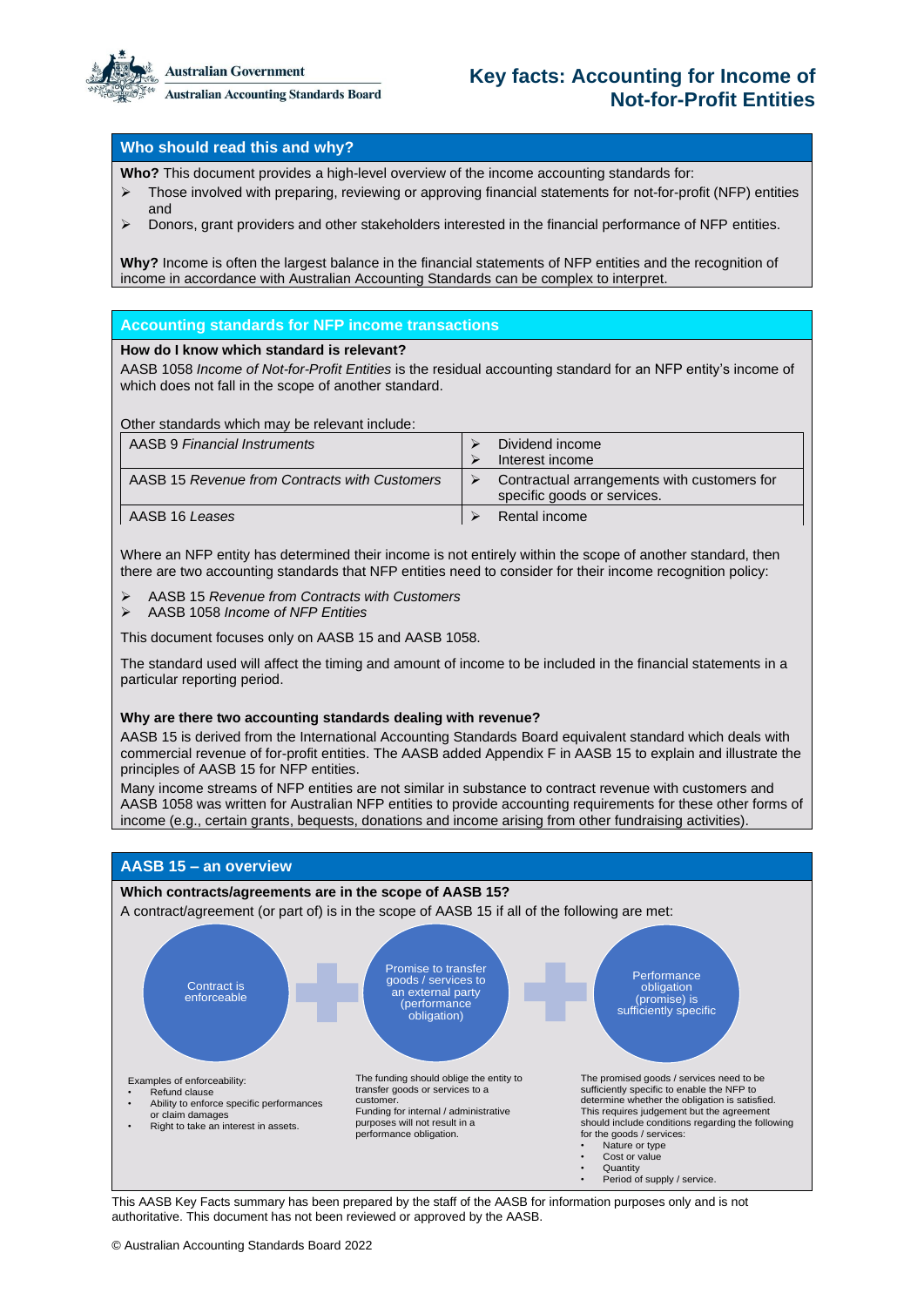**Australian Government** 

**Australian Accounting Standards Board** 

## **Key facts: Accounting for Income of Not-for-Profit Entities**

## **How does an NFP entity account for revenue in the scope of AASB 15?**

Once the performance obligations (promises) in the agreement are identified, an NFP entity identifies how and when control of the performance obligation is passed to the customer and recognises the revenue accordingly, for example:

- If control is passed at a point in time, for example, when a good is transferred to the customer, then the revenue is recognised at that point in time.
- If control is passed continuously through the service period, for example, provision of a service on a recurring basis over the life of the contract, then the revenue is recognised on a straight-line basis as the service is performed.

## **AASB 1058 – an overview**

## **Which agreements are in the scope of AASB 1058?**

AASB 1058 is a residual standard covering all income streams of an NFP entity not covered by other Australian Accounting Standards, i.e. transactions where an asset was obtained for significantly less than its fair value that principally enable an NFP entity to further its objectives, such as donations, bequests, and grants that do not contain sufficiently specific performance obligations.

### **How does an NFP entity account for income in the scope of AASB 1058?**

AASB 1058 requires an NFP entity to consider any assets or liabilities arising out of the transaction prior to income being recognised. The process is illustrated below.

For each transaction in scope of AASB 1058, determine whether the NFP entity has control over an asset, for example:

- cash

- receivables
- donated goods
- property, plant and equiipment
- inventory

Recognise the asset at cost or fair value if the asset was acquired for significantly below fair value in accordance with applicable accounting standard (AASB 1058.8).

Assets which are acquired for significantly below market value include donated goods or those where the NFP entity paid less than fair value since the seller wanted to provide some benefit to the NFP entity to allow them to fulfil their objectives.

Identify whether there are any liabilities or equity associated with the transfer of the asset, or example: - provisions relating to rehabilitation (AASB 137)

- revenue or contract liabilities (AASB 15)
- financial liabilities (AASB 9)
- lease liabilities (AASB 16)
- contributions by owners (AASB 1004)

Recognise any difference between the asset value and liability / equity as income. The income is recorded in the relevant line item in the income statement (e.g., grant income, donations).

This AASB Key Facts summary has been prepared by the staff of the AASB for information purposes only and is not authoritative. This document has not been reviewed or approved by the AASB.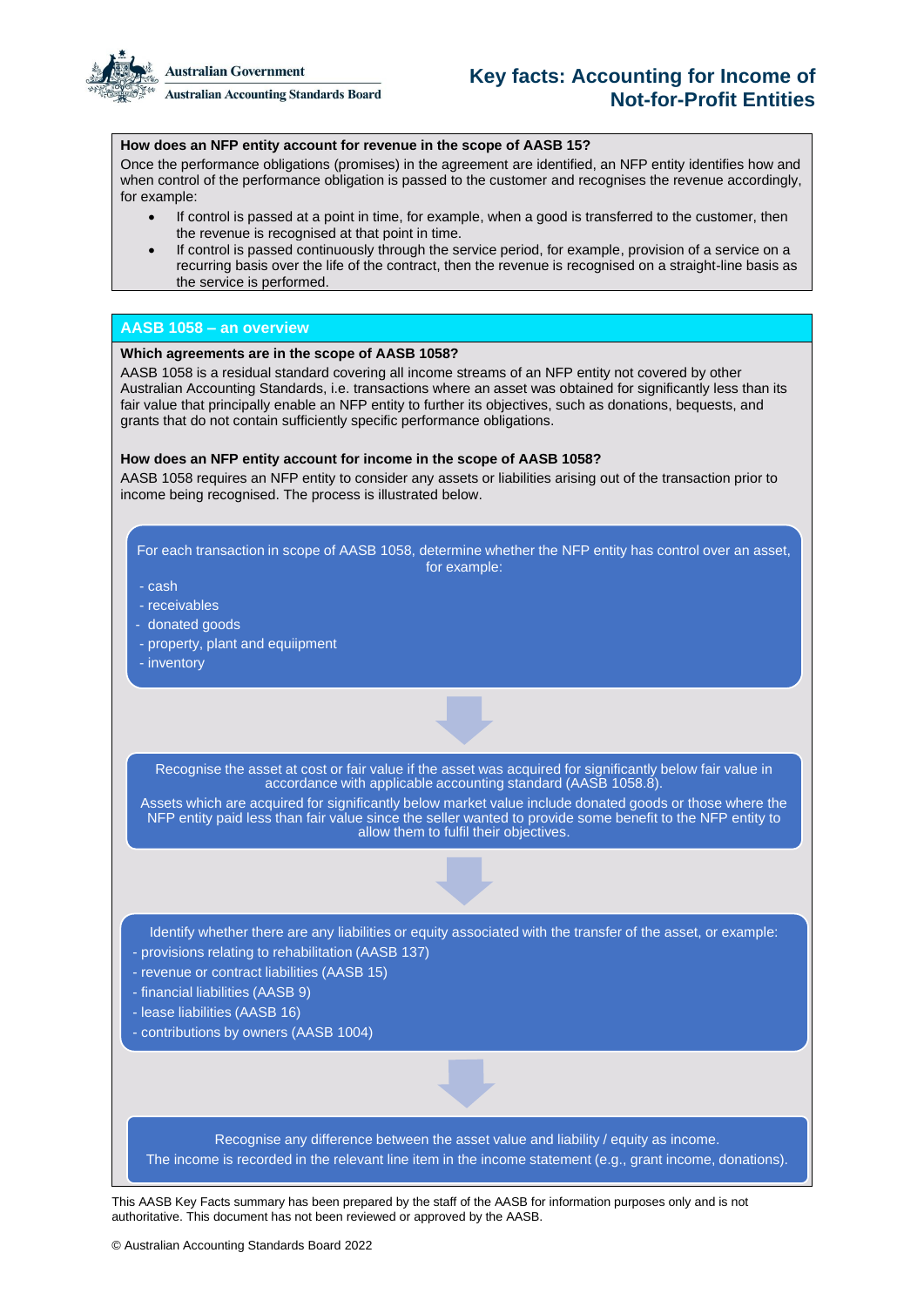

## **Key facts: Accounting for Income of Not-for-Profit Entities**

## *Illustrative example:*

An NFP entity receives a donation from a philanthropic entity to assist in performing their mental health services over the next 12 months.

The terms of the donation did not provide details on how the funds should be spent and, therefore, the agreement does not contain a sufficiently specific performance obligation and is within the scope of AASB 1058.

On receipt of the funds, the NFP entity recognises the whole amount as revenue.

#### **Is there any different treatment for capital grants?**

When an NFP entity receives funds to acquire or construct a capital asset which they will control on completion, there is no transfer to external parties and therefore no performance obligation.

If the funds are received for an identified asset which is not required to be transferred to another party under an enforceable agreement, then the income can be recognised as or when the asset is acquired or constructed rather than on receipt of cash.